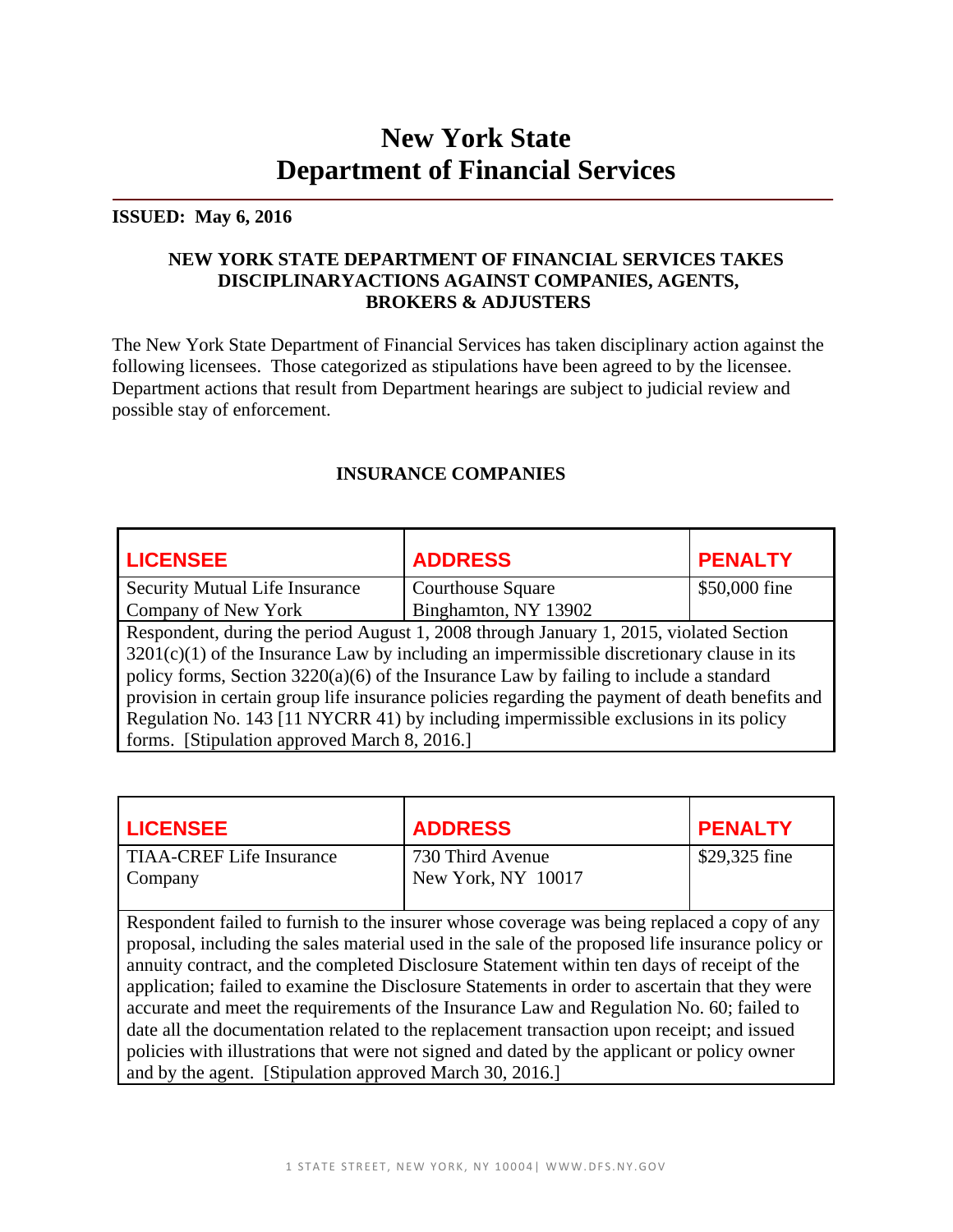| <b>LICENSEE</b>                                                                                                                                                                     | <b>ADDRESS</b>     | <b>PENALTY</b> |
|-------------------------------------------------------------------------------------------------------------------------------------------------------------------------------------|--------------------|----------------|
| UnitedHealthcare Insurance                                                                                                                                                          | 185 Asylum Street  | \$225,000 fine |
| Company of New York                                                                                                                                                                 | Hartford, CT 06103 |                |
| With relation to policies of student health insurance coverage issued in New York for the<br>2014/2015 academic policy year, Respondent issued coverage that did not conform to the |                    |                |
| provisions of Section 3240 of the Insurance Law; delivered or issued for delivery policy                                                                                            |                    |                |

forms that were not filed with and approved by the Superintendent; made a binding commitment to issue a student blanket health insurance policy to a school prior to approval of such policy and premium rates; failed to submit for approval a basic policy, any riders providing variable benefits, and premium rates for each benefit before offering to sell any coverage under such policies; and solicited and enrolled students prior to approval of the student blanket health insurance program. [Stipulation approved March 30, 2016.]

#### **STIPULATIONS**

#### **Region: Buffalo**

| <b>LICENSEE</b>                                                                                                    | <b>ADDRESS</b>       | <b>PENALTY</b> |
|--------------------------------------------------------------------------------------------------------------------|----------------------|----------------|
| Kenneth L. Thomas                                                                                                  | 1540 Abbott Road     | \$1,000 fine   |
| (Bail Bond Agent)                                                                                                  | Lackawanna, NY 14218 |                |
| Respondent violated a law of New York State, for which he was convicted. [Stipulation]<br>approved March 11, 2016. |                      |                |

#### **Region: Mid-Island**

| <b>LICENSEE</b>                                                                              | <b>ADDRESS</b>                                                                          | <b>PENALTY</b> |
|----------------------------------------------------------------------------------------------|-----------------------------------------------------------------------------------------|----------------|
| Robert W. Bass                                                                               | 83 Foxwood Drive                                                                        | License        |
| (Agent and Broker)                                                                           | Jericho, NY 11753                                                                       | Revoked        |
| Respondent collected insurance premium payments from insureds and failed to remit or         |                                                                                         |                |
| otherwise properly account for said premiums and as a result of the foregoing, Respondent is |                                                                                         |                |
|                                                                                              | currently the subject of a criminal prosecution. [Stipulation approved March 24, 2016.] |                |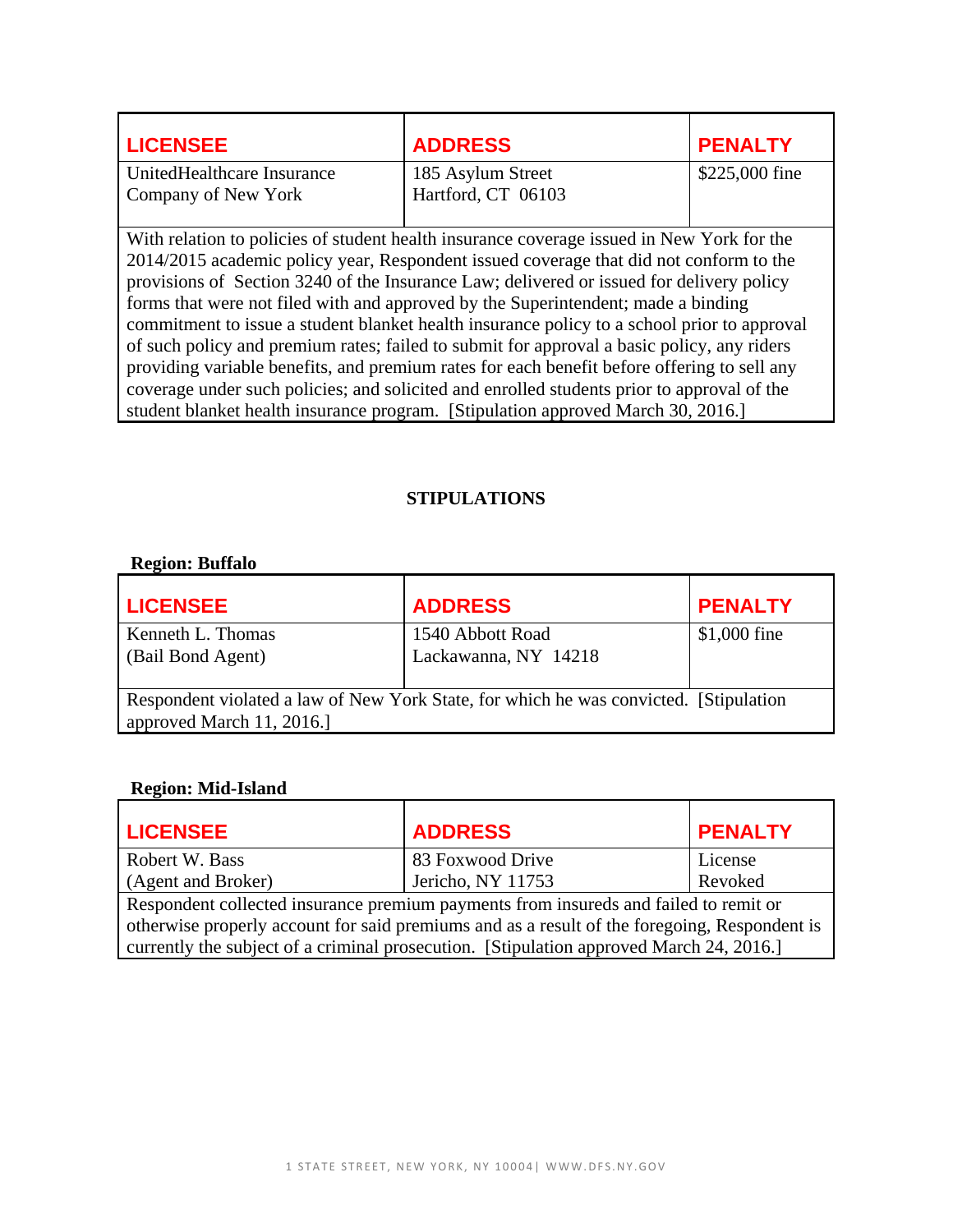### **Region: New York**

| <b>LICENSEE</b>                                                                                                                                                                                                                                                   | <b>ADDRESS</b>                                                                    | <b>PENALTY</b> |
|-------------------------------------------------------------------------------------------------------------------------------------------------------------------------------------------------------------------------------------------------------------------|-----------------------------------------------------------------------------------|----------------|
| Amwins Brokerage of New York Inc.<br>(Agent, Broker and Excess Line)<br>Broker)<br>Thomas D. Cesare<br>(Broker, Excess Line Broker and<br>Sublicensee)                                                                                                            | 88 Pine Street<br><b>Wall Street Plaza</b><br>New York, NY 10005<br>Same as above | \$3,600 fine   |
| Respondents transacted excess line insurance business in the State of New York and failed to<br>timely file documentation as required for certain policies with the excess line association for<br>stamping and recording. [Stipulation approved March 31, 2016.] |                                                                                   |                |

| <b>LICENSEE</b>                                                                         | <b>ADDRESS</b>                                                                                   | <b>PENALTY</b> |
|-----------------------------------------------------------------------------------------|--------------------------------------------------------------------------------------------------|----------------|
| Wen Wo Lam                                                                              | 51 Pierce Street                                                                                 | \$2,000 fine   |
| (Broker)                                                                                | Staten Island, NY 10304                                                                          |                |
|                                                                                         |                                                                                                  |                |
|                                                                                         | Respondent failed to report to the Superintendent within 30 days of the initial pretrial hearing |                |
|                                                                                         | date that he was the subject of a criminal prosecution. Respondent also failed to timely         |                |
| submit to the Department information and documentation that was requested in Department |                                                                                                  |                |
| letters, and thereby hampered and impeded the Department's investigation. [Stipulation] |                                                                                                  |                |
| approved March 15, 2016.                                                                |                                                                                                  |                |

## **Region: Out of State**

| <b>LICENSEE</b>                                                                                                                                                                                                                                              | <b>ADDRESS</b>      | <b>PENALTY</b> |
|--------------------------------------------------------------------------------------------------------------------------------------------------------------------------------------------------------------------------------------------------------------|---------------------|----------------|
| Doris Elfriede Karras                                                                                                                                                                                                                                        | 9865 Erma Road      | $$1,500$ fine  |
| (Agent)                                                                                                                                                                                                                                                      | San Diego, CA 92131 |                |
| Respondent failed to disclose on her original application for an agent's license and in an<br>application for an appointment with an insurer that she was a party to a lawsuit that involved<br>allegations of fraud. [Stipulation approved March 25, 2016.] |                     |                |